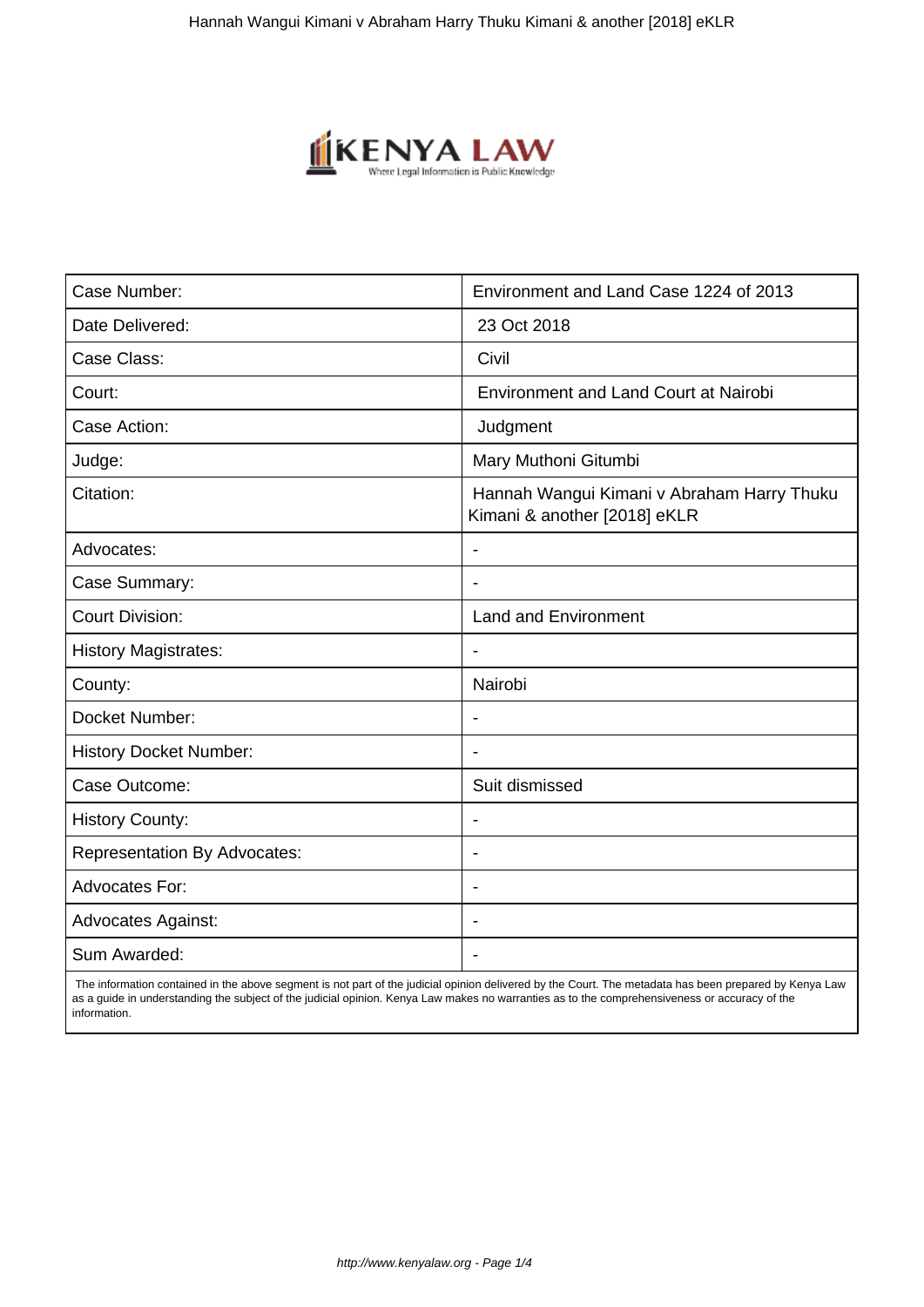## **REPUBLIC OF KENYA**

## **IN THE ENVIRONMENT AND LAND COURT**

# **AT NAIROBI**

## **ELC. CASE NO. 1224 OF 2013**

**HANNAH WANGUI KIMANI............................................................................PLAINTIFF**

## **VERSUS**

# **ABRAHAM HARRY THUKU KIMANI.................................1ST DEFENDANT**

## **THE DISTRICT LAND REGISTRAR, NGONG............2ND DEFENDANT**

## **JUDGMENT**

This suit was filed by way of a Plaint dated 31<sup>st</sup> May 2012 and filed on 6<sup>th</sup> June 2012 in which the Plaintiff sought for Judgment to be entered against the Defendants for:

a. A declaration that the subdivision of the parcel of land knows as Ngong/Ngong/1983 (hereinafter referred to as the "suit property") was irregular, fraudulent, illegal, null and void.

b. An order directing the  $2<sup>nd</sup>$  Defendant to revoke and/or cancel the title deeds for the subdivisions of the suit property being Ngong/Ngong/53155 to 53163 (hereinafter referred to as the "subdivisions") and to revert to the original parcel being the suit property.

c. Costs of the suit and interest there on to be borne by the  $1<sup>st</sup>$  Defendant.

### **The Pleadings**

In the Plaint, the Plaintiff stated that at all material times, she was the joint registered proprietor of the suit property together with her husband Peter Kimani Kamau. She further stated that in August 2011, the 1<sup>st</sup> Defendant, who is her son, without her consent or authority, proceeded to undertake a survey exercise for the subdivision of the suit property into 9 portions being the subdivisions as follows:

a . Ngong/Ngong/53155 measuring 0.05 Hectares in the name of the Defendant.

b. Ngong/Ngong/53156 measuring 0.05 Hectares in the name of the Plaintiff.

c. Ngong/Ngong/53157 measuring 0.05 Hectares in the name of the Plaintiff.

d. Ngong/Ngong/53158 measuring 0.05 Hectares in the name of the Peter Kimani Kamau.

e. Ngong/Ngong/53159 measuring 0.10 Hectares in the name of the Gladys Nyamberi Nyabwari.

f. Ngong/Ngong/53160 measuring 0.10 Hectares in the name of the Plaintiff.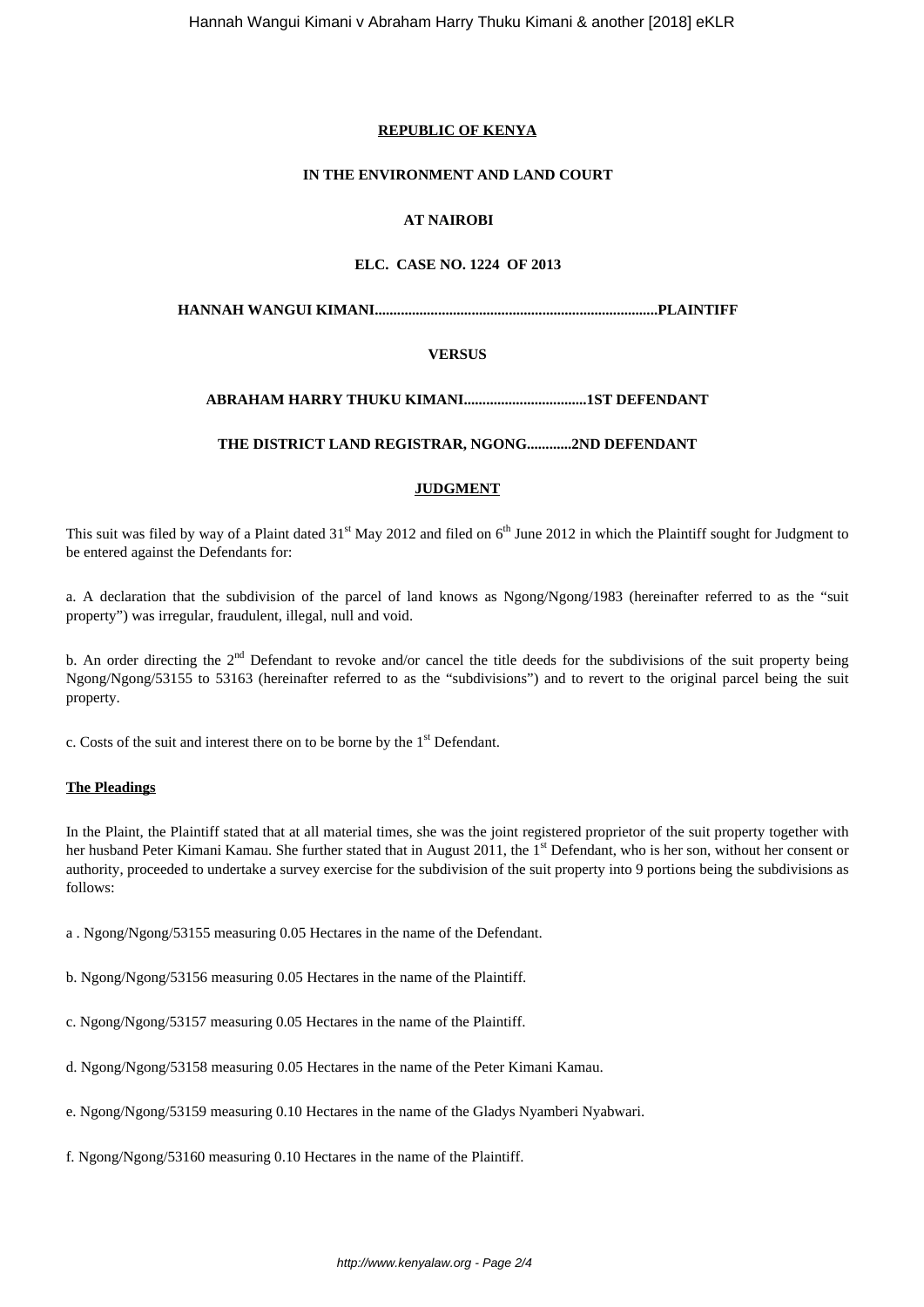g. Ngong/Ngong/53161 measuring 0.40 Hectares in the name of the Joseph Nganga Kimani.

h. Ngong/Ngong/53162 measuring 0.85 Hectares in the name of the Agnes Mukuhi Kagotho.

i. Ngong/Ngong/53163 measuring 0.85 Hectares in the name of the Defendant.

She stated further that the subdivision and registration exercise was carried out by the Defendants illegally, irregularly and without her consent or authority as the joint registered owner and consequently the emergent Title Deeds for the subdivisions are null and void and have no legal effect.

The  $1<sup>st</sup>$  Defendant filed his Statement of Defence dated  $16<sup>th</sup>$  July 2012 and filed on  $23<sup>rd</sup>$  July 2012 in which he admitted that the suit property was indeed jointly owned by the Plaintiff, who is his mother, and Peter Kimani Kamau, who is his father. He further stated that in the year 2009, the Plaintiff and his father agreed to have the suit property subdivided into 9 portions. He further stated that the Plaintiff and Peter Kimani Kamau applied to the Land Control Board at Kajiado for the subdivision on 4<sup>th</sup> May 2009. He further stated that on 5<sup>th</sup> May 2009, the Plaintiff and Peter Kimani Kamau attended the Land Control Board and obtained consent for the subdivision of the suit property into the subdivisions. He further stated that on  $24<sup>th</sup>$  February 2010, Peter Kimani Kamau instructed a surveyor to divide the suit property into the subdivisions as per the Land Control Board Consent dated  $5<sup>th</sup>$  May 2009. He further stated that this was done. He further added that thereafter, on 16<sup>th</sup> March 2011, the suit property was divided into the subdivisions and the Plaintiff and Peter Kimani Kamau signed the Mutations Forms therefor. He further added that after the subdivision of the suit property, the Plaintiff and Peter Kimani Kamau agreed to give portions of the suit property to their children. He further stated that the Plaintiff and Peter Kimani Kamau visited the Land Control Board at Kajiado on 1<sup>st</sup> August 2011 to seek for consents for the transfers which they obtained and that they proceeded to transfer the subdivisions to their children or beneficiaries as had been agreed upon. He further stated that after the said transfers, the Land Registrar issued the Title Deeds as per the transfer instructions of the Plaintiff and Peter Kimani Kamau. He further added that the Plaintiff obtained all the consents to subdivide the suit property into the subdivisions and proceeded to transfer the subdivisions willingly and with no coercion. To that effect, he stated that this suit is bad in law, untenable and an abuse of the court process.

### **The Evidence**

The hearing of this suit proceeded on 18<sup>th</sup> January 2017 when the Plaintiff testified. The Defendants, though served, did not appear at the hearing and the trial of the suit proceeded in their absence. The Plaintiff told the court that she and her husband were the registered proprietors of the suit property until the 1<sup>st</sup> Defendant, their son, together with a surveyor subdivided the suit property into the subdivisions without her permission or authority. She further told the court that she did not sign the consent to transfer the subdivisions as has been done as at the time she is purported to have done so, she was out of the country. She told the court that she had filed this suit to request for the cancellation of the illegal title deeds to the subdivisions and to restore the original mother title being the suit property.

#### **Analysis and Determination**

The main issue for determination in this suit is whether or not the subdivision of the suit property into the subdivisions is illegal, irregular and null and void for lack of permission, consent and authorization by the Plaintiff, who it is common ground, was together with her husband Peter Kimani Kamau, the registered proprietors of the suit property. The Plaintiff has sought to convince the court that she did not grant her permission, consent or authority to the 1<sup>st</sup> Defendant to have the suit property subdivided into the subdivisions and transferred as had been done. On his part, the 1<sup>st</sup> Defendant in his Statement of Defence stated that in fact, it was the Plaintiff and her husband Peter Kimani Kamau, the joint registered proprietors of the suit property who took all the necessary steps not only to have the suit property subdivided into the subdivisions but also to transfer the various subdivisions to their children as has been done. The 1<sup>st</sup> Defendant further stated that the two joint registered proprietors undertook this exercise without any coercion whatsoever.

I have had the opportunity to look through the Plaintiff's bundle of documents which is quite comprehensive. The Land Control Board Letter of Consent dated 5<sup>th</sup> May 2009 authorising the subdivision of the suit property is stated to have been applied for by both the Plaintiff and her husband Peter Kimani Kamau. In fact, the Letter of Consent is addressed to Peter Kimani Kamau. The 1st Defendant's name does not appear anywhere and there is no evidence that this Letter of Consent was obtained under coercion of any kind. This raises the question on whether the Plaintiff is being honest when she asserted before court that she was not involved